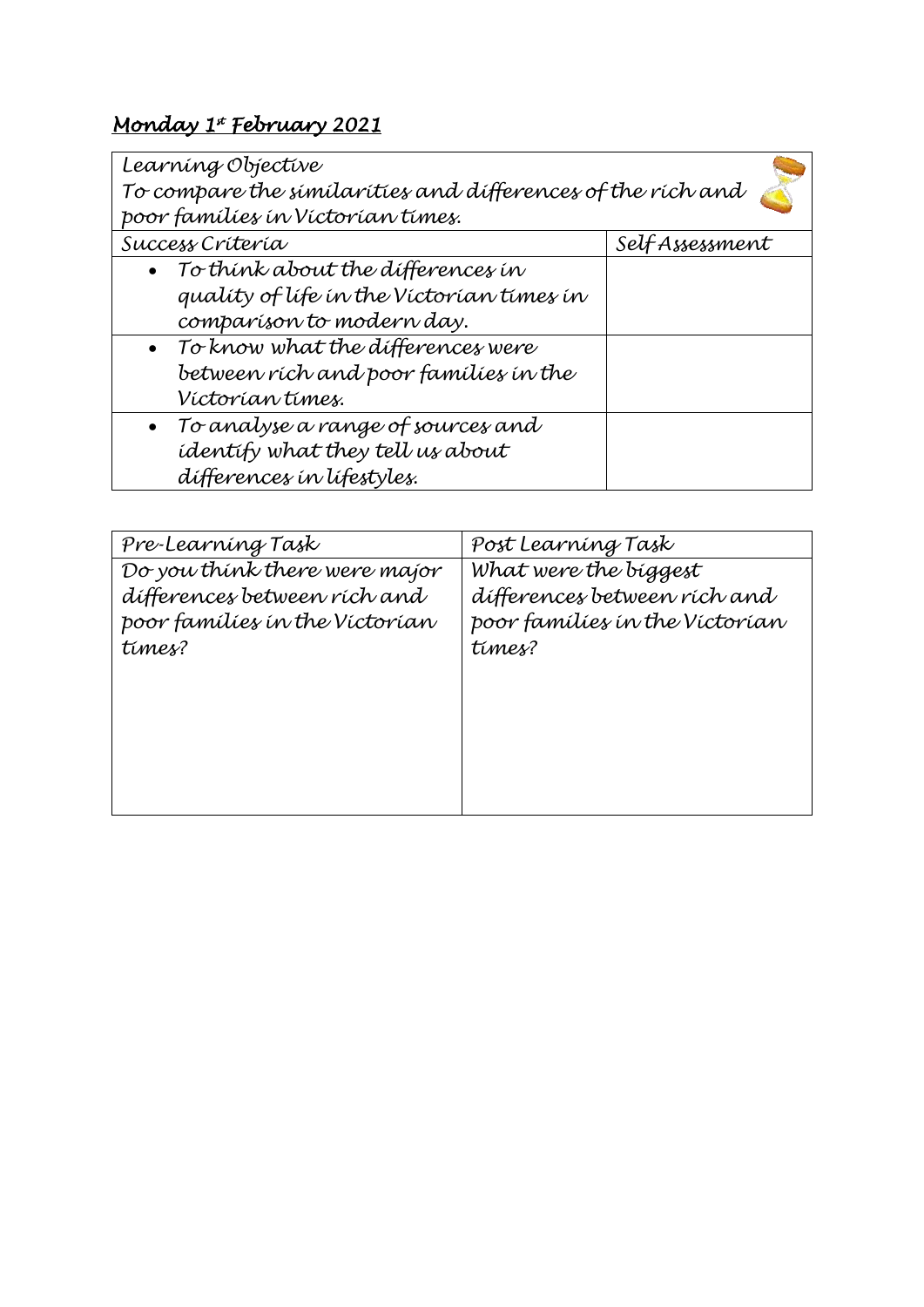*What do you notice about these pictures? Label anything you see as 'key':*



*Dirty clothes*